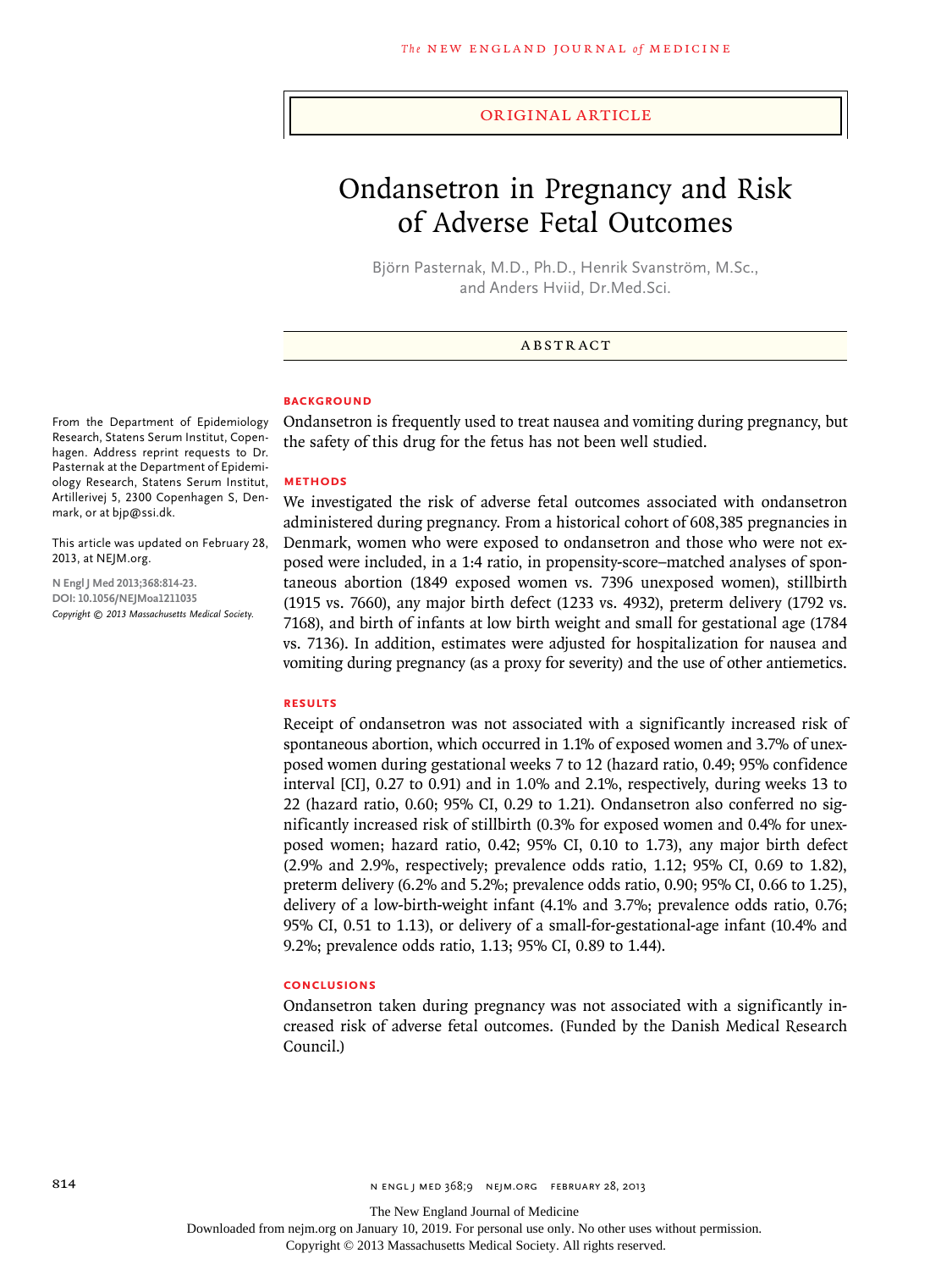AUSEA AND VOMITING ARE COMMON<br>
during pregnancy, affecting more than<br>
half of all pregnant women.<sup>1,2</sup> Whereas<br>
these symptoms can be managed conservatively during pregnancy, affecting more than half of all pregnant women.<sup>1,2</sup> Whereas in most pregnant women, 10 to 15% receive drug treatment.<sup>1,3</sup> Because nausea and vomiting manifest in early pregnancy, with onset between 3 and 8 weeks of gestation and with peak symptoms in weeks 7 to 12 in most cases, $1,2,4$  drug treatment often coincides with the period during which the fetus is most susceptible to teratogenic effects.

Among the drugs available for the treatment of nausea and vomiting during pregnancy, $1$  the 5-hydroxytryptamine type 3 receptor antagonist ondansetron has become the most frequently used prescription antiemetic in the United States.<sup>5</sup> Between 2004 and 2008, almost 3% of women who were enrolled in the Slone Epidemiology Center Birth Defects Study reported having received ondansetron during the first trimester; ondansetron was the fifth most frequently used prescription medication overall.5 Despite the prevalent use of this drug during pregnancy, data that support its safety for the fetus are limited. A cohort study showed no significant differences in pregnancy and fetal outcomes between 176 women who were exposed to ondansetron and 352 who were not exposed.<sup>6</sup> A case-control study showed that the use of ondansetron was associated with an increased risk of cleft palate but not of cleft lip, hypospadias, or neural-tube defects.<sup>3</sup>

Using Danish registries, we conducted a historical cohort study to investigate whether receipt of ondansetron during pregnancy was associated with an increased risk of adverse fetal outcomes, defined as spontaneous abortion, stillbirth, any major birth defect, preterm delivery, low birth weight, and small size for gestational age.

#### METHODS

# **Study Cohort**

Using information from the Medical Birth Registry<sup>7</sup> and the National Patient Register<sup>8</sup> in Denmark, we established a nationwide historical cohort of all pregnancies that resulted in a singleton live birth or stillbirth or ended with any abortive outcome in the period from January 1, 2004, through March 31, 2011. Before this study period, ondansetron was rarely used during pregnancy. The sources of data for this study, which also included the National Prescription Registry,<sup>9</sup> the Central Person Register,<sup>10</sup> and Statistics Denmark, are described in the Supplementary Appendix, available with the full text of this article at NEJM.org. Pregnancy onset was defined as the first day of the last menstrual period and was estimated by subtracting the gestational age from the date of birth or abortive outcome. We excluded pregnancies for which information on gestational age was missing or implausible and pregnancies with multiple records on overlapping dates. For the analyses of spontaneous abortion and stillbirth, we also excluded women in whom abortions occurred at a gestational age of less than 6 completed weeks (since many early pregnancy losses are not recognized clinically and thus these outcomes would have been subject to misclassification) and women who were exposed to ondansetron within the first 6 weeks of gestation. For analyses involving birth weight, pregnancies with missing information on birth weight were excluded. The study was approved by the Danish Data Protection Agency. In Denmark, ethics approval and informed consent are not required for registry-based research.

#### **Ondansetron Exposure**

We used information from the National Prescription Registry to identify prescriptions for ondansetron dispensed to women in the cohort. No woman had used any other 5-hydroxytryptamine type 3 receptor antagonist. We defined specific exposure time windows for the respective analyses: the first trimester (through 12 gestational weeks) for any major birth defect, any time before 37 completed weeks for preterm delivery, any time during pregnancy for analyses involving birth weight, week 7 through week 22 for spontaneous abortion, and week 7 until birth for stillbirth. The timing of exposure was defined by the date the prescription was filled. In each analysis, women who did not receive ondansetron throughout the exposure time window were categorized as "unexposed." Those who had filled ondansetron prescriptions within 1 month before pregnancy onset were excluded.

#### **Outcomes**

The National Patient Register was used to identify cases of major birth defects (1-year follow-up after birth) and spontaneous abortion (fetal loss

n engl j med 368;9 nejm.org february 28, 2013 815

The New England Journal of Medicine

Downloaded from nejm.org on January 10, 2019. For personal use only. No other uses without permission.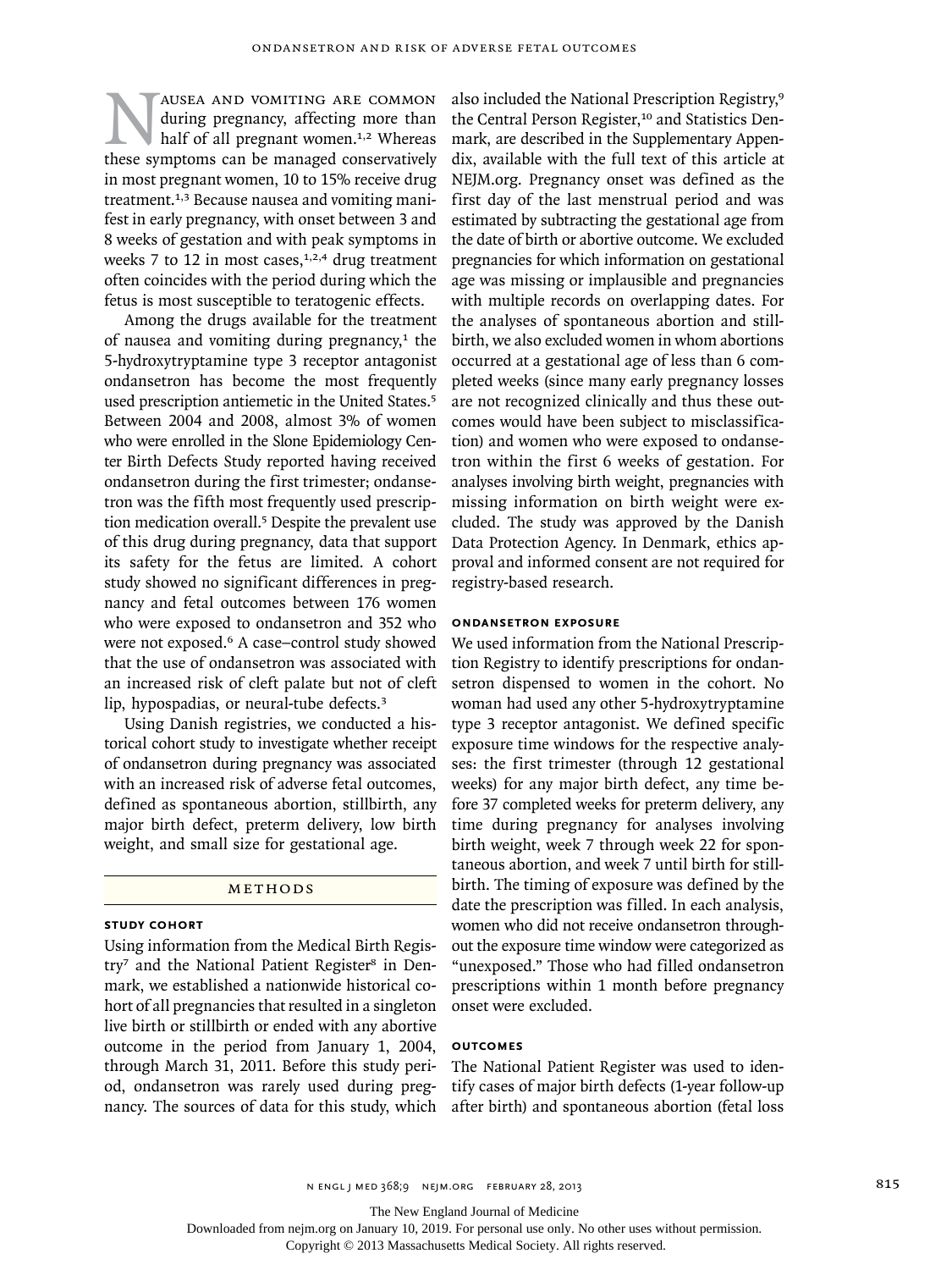through 22 gestational weeks). Validation studies of the National Patient Register showed that registrations were correct for 99% of the diagnoses of spontaneous abortion and 88% of the diagnoses of birth defects.<sup>11,12</sup> Major birth defects were defined according to the European Surveillance of Congenital Anomalies (EUROCAT) classification,13 with some modifications, including the exclusion of infants with chromosomal aberrations (e.g., Down's syndrome) and those with known causes of birth defects (e.g., fetal alcohol syndrome) (see the Supplementary Appendix). Cases of preterm delivery (delivery before 37 completed weeks), infants born small for gestational age (lowest 10th percentile of the gestational age– specific birth weight within the cohort), infants born at low birth weight (<2500 g), and stillbirth (fetal loss after 22 completed weeks) were ascertained on the basis of data from the Medical Birth Registry.

#### **Statistical Analysis**

For analyses of spontaneous abortion and stillbirth, which were based on all pregnancies in the cohort (live births, stillbirths, and abortive outcomes), we used Cox proportional-hazards regression models to estimate hazard ratios for the comparison of pregnancies in which women were and were not exposed to ondansetron. The gestational age at which events occurred was taken into account by using the gestational age in days as the time scale in the Cox model. For the analysis of spontaneous abortion, follow-up (gestational weeks 7 to 22) was censored if an abortive outcome other than spontaneous abortion (e.g., induced abortion) occurred. For the analysis of stillbirth, follow-up (gestational week 7 to birth) was censored if any abortive outcome occurred. The proportional-hazards assumption was assessed by measuring the interaction between treatment status and the time scale by means of the Wald test. The analyses of birth defects, preterm delivery, and birth weight were based on live births; logistic regression was used to estimate prevalence odds ratios.

To account for potential confounders, we used logistic regression to estimate propensity scores as the probability of exposure to ondansetron given baseline characteristics at pregnancy onset (details on included covariates are provided in Table S2 in the Supplementary Appendix); all two-way interactions between demographic vari-

#### **Figure 1 (facing page). Study Design.**

For propensity-score–matched analyses, women who were exposed to ondansetron and those who were not exposed were included in a 1:4 ratio. For the 69,791 records initially excluded, some were excluded in both categories.

ables were included in the scores. Variables with missing values (Table S3 in the Supplementary Appendix) were imputed with the use of the mode. After estimation of a distinct propensity score for each exposure time window, women who had been exposed to ondansetron were matched, in a 1:4 ratio, to unexposed women in accordance with the nearest-neighbor–matching algorithm (a caliper width equal to 0.1 of the standard deviation of the logit score was used).<sup>14,15</sup> Because the risk of fetal loss is highly dependent on gestational age, we also used gestational age as a matching criterion for the analyses of spontaneous abortion and stillbirth — that is, on the basis of the gestational age at exposure (index date) for each woman exposed to ondansetron. Women who were not exposed and who had survived through this index date were eligible as matches. Finally, all models were adjusted for hospitalization for hyperemesis gravidarum or nausea and vomiting (as a proxy measure of severity) and exposure to antiemetics other than ondansetron during pregnancy.

In preplanned sensitivity analyses, we restricted the definition of exposure in the analysis of birth defects to the period of maximal susceptibility to teratogenic agents (gestational weeks 4 to 10, or 2 to 8 weeks after the estimated time of conception).16 In addition, we reanalyzed the birthdefect outcome, also including birth defects detected among induced abortions and stillbirths (details are provided in the Supplementary Appendix). Because nausea and vomiting are associated with a decreased risk of spontaneous abortion<sup>17,18</sup> (with the potential to introduce confounding by indication), we analyzed the risk of spontaneous abortion by comparing exposure to ondansetron with exposure to antiemetic antihistamines considered safe in pregnancy (promethazine, cyclizine, or meclizine) $1,19$  (using a 1:1 ratio in a propensityscore–matched analysis). We also modeled the effect of adjusting for an unmeasured protective confounder at different levels of prevalence and different strengths of association with birth defects, using the array approach described by

Downloaded from nejm.org on January 10, 2019. For personal use only. No other uses without permission.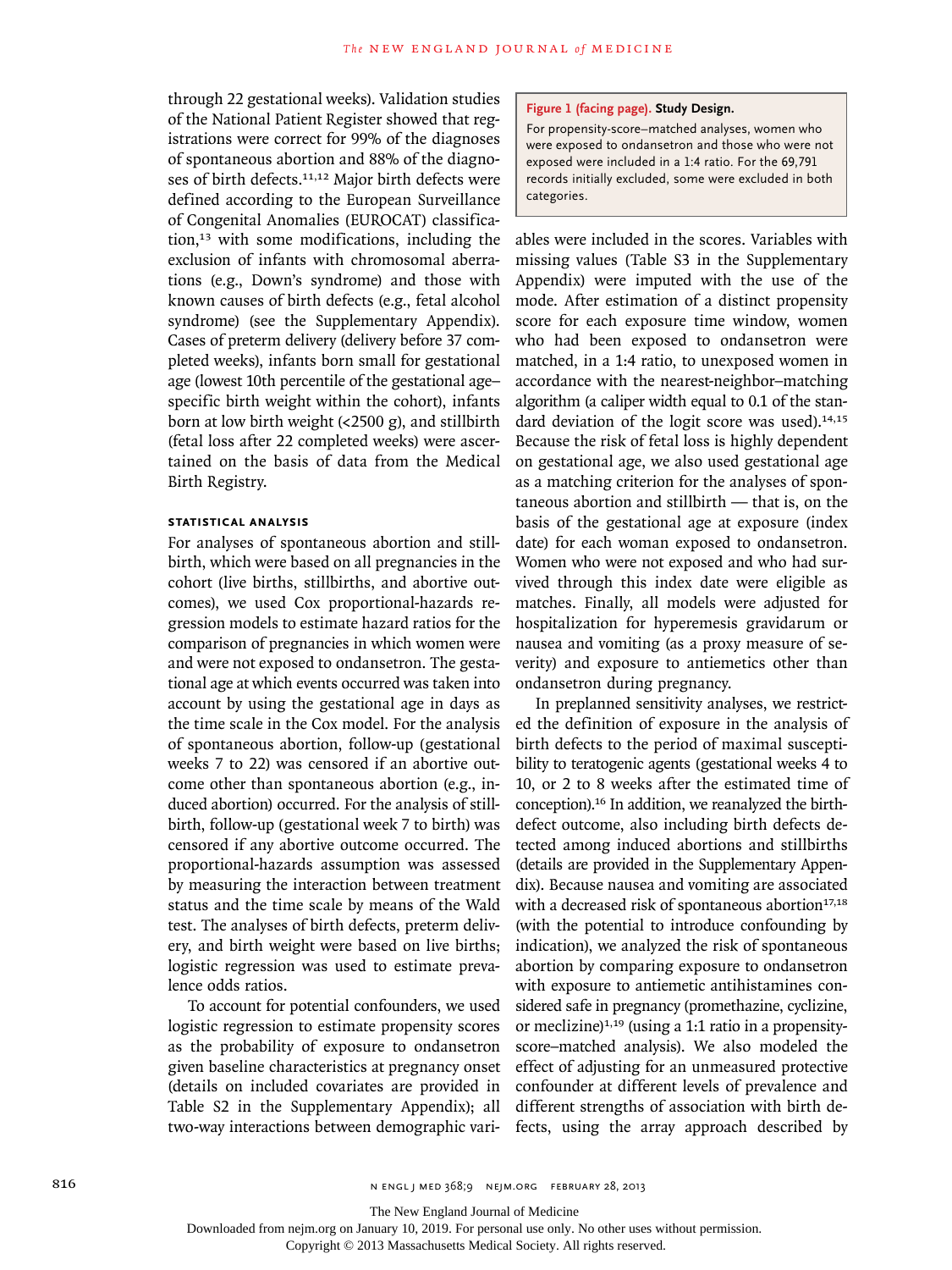

Ondansetron and Risk of Adverse Fetal Outcomes

The New England Journal of Medicine

Downloaded from nejm.org on January 10, 2019. For personal use only. No other uses without permission.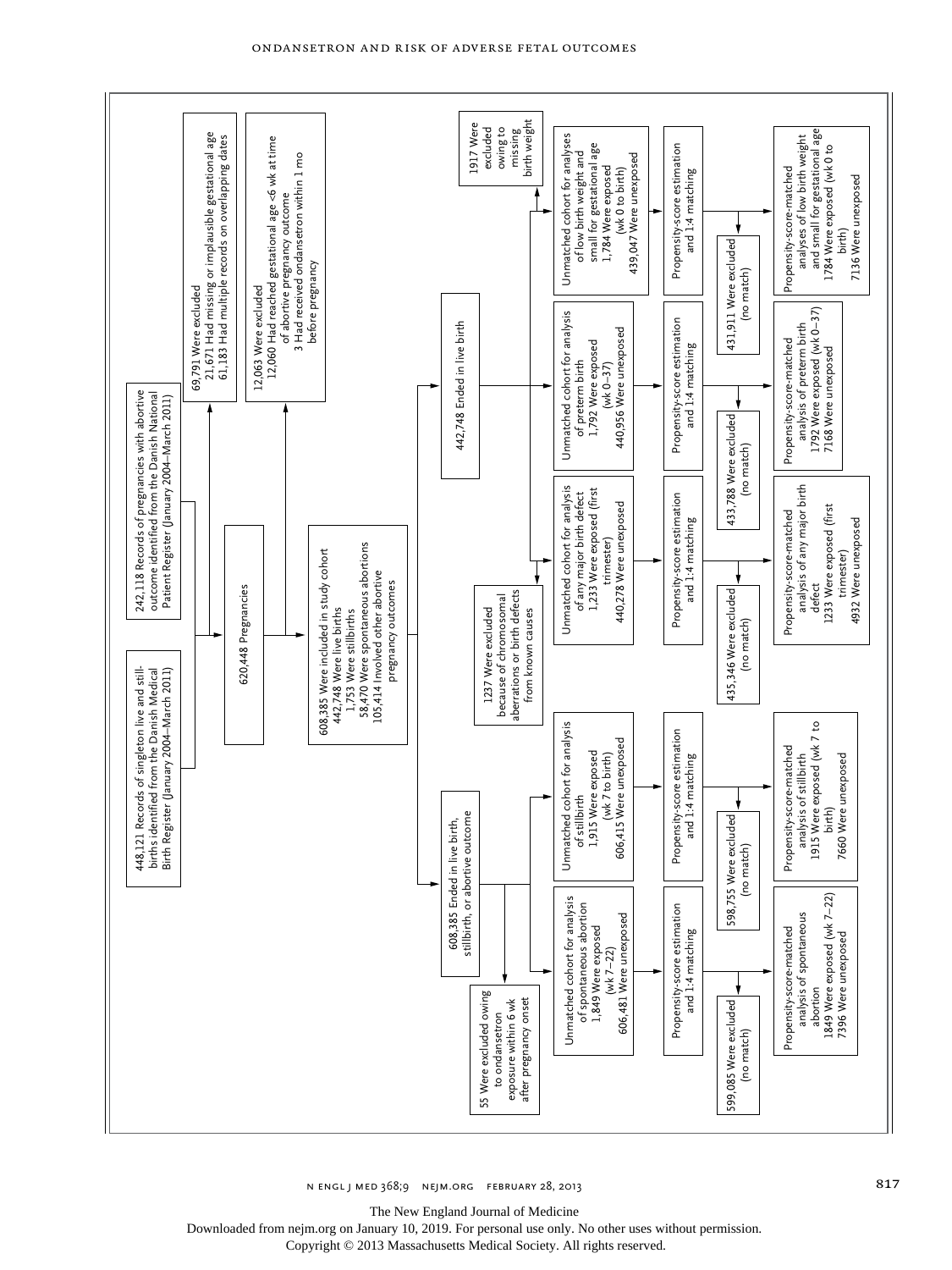Schneeweiss.20 Insofar as women who refill a prescription are more likely to have used the medication, we also conducted post hoc analyses categorizing women according to whether they filled one prescription or two or more prescriptions. SAS software (version 9.2) was used for the statistical analysis.

# R esult s

# **Study Population**

Figure 1 shows the study design and the inclusion of pregnancies in the analyses of each specific outcome. After exclusions, the study cohort comprised 608,385 pregnancies. Exposure to ondansetron occurred in 1970 (0.3%) of these pregnancies; the first prescription was filled at a median of 70 gestational days (i.e., 10 weeks; interquartile range, 57 to 88 days). The median number of doses was 10 per prescription (interquartile range, 10 to 10) and 30 per pregnancy (interquartile range, 10 to 65).

Tables S4 and S5 in the Supplementary Appendix show participants' characteristics before propensity-score matching. In unadjusted analyses conducted before propensity-score matching, the risk of spontaneous abortion was significantly decreased among women who were exposed to ondansetron, as compared with unexposed women (Table S6 in the Supplementary Appendix). There was no increased risk of stillbirth, any major birth defect, infant born at low birth weight, or infant born at small size for gestational age associated with ondansetron exposure, whereas the risk of preterm delivery was significantly increased (Table S6 in the Supplementary Appendix).

# **Propensity-Score–Matched Analyses**

For the propensity-score–matched analyses of spontaneous abortion and stillbirth, which were based on all pregnancies, 1849 women who were exposed to ondansetron between 7 and 22 gestational weeks and 1915 women who were exposed

| Table 1. Characteristics of Women Included in the Propensity-Score-Matched Analysis, According to Ondansetron Exposure during Pregnancy.* |                                                    |                                                  |                             |                                                        |                                                          |                                                  |  |
|-------------------------------------------------------------------------------------------------------------------------------------------|----------------------------------------------------|--------------------------------------------------|-----------------------------|--------------------------------------------------------|----------------------------------------------------------|--------------------------------------------------|--|
| Variable                                                                                                                                  | Any Major Birth Defect                             |                                                  | <b>Spontaneous Abortion</b> |                                                        | Low Birth Weight and<br><b>Small for Gestational Age</b> |                                                  |  |
|                                                                                                                                           | Unexposed<br>in First<br>Trimester<br>$(N = 4932)$ | Exposed<br>in First<br>Trimester<br>$(N = 1233)$ | Unexposed<br>$(N = 7396)$   | Exposed<br>at 7 to 22 Wk at 7 to 22 Wk<br>$(N = 1849)$ | Unexposed<br>from 0 Wk<br>to Birth<br>$(N = 7136)$       | Exposed<br>from 0 Wk<br>to Birth<br>$(N = 1784)$ |  |
| Age at pregnancy onset - yr                                                                                                               | $30+4.7$                                           | $30+4.7$                                         | 30±5.0                      | 30±4.9                                                 | 30±4.8                                                   | 30±4.8                                           |  |
| Married or living with partner - no. (%)                                                                                                  | 4260 (86.4)                                        | 1065 (86.4)                                      | 6386 (86.3)                 | 1565 (84.6)                                            | 6167 (86.4)                                              | 1538 (86.2)                                      |  |
| Bachelor's degree or higher educational level - no. (%)                                                                                   | 1509 (30.6)                                        | 376 (30.5)                                       | 2246 (30.4)                 | 553 (29.9)                                             | 2185 (30.6)                                              | 536 (30.0)                                       |  |
| Gross household income in 3rd quintile - no. (%) +                                                                                        | 1187 (24.1)                                        | 281 (22.8)                                       | 1815 (24.5)                 | 433 (23.4)                                             | 1794 (25.1)                                              | 422 (23.7)                                       |  |
| Parity — $no.$ (%)                                                                                                                        |                                                    |                                                  |                             |                                                        |                                                          |                                                  |  |
| 1                                                                                                                                         | 2295 (46.5)                                        | 535 (43.4)                                       | 3130 (42.3)                 | 751 (40.6)                                             | 3044 (42.7)                                              | 744 (41.7)                                       |  |
| $\overline{2}$                                                                                                                            | 717(14.5)                                          | 183 (14.8)                                       | 1032 (14.0)                 | 277 (15.0)                                             | 976(13.7)                                                | 248 (13.9)                                       |  |
| $\geq$ 3                                                                                                                                  | 296 (6.0)                                          | 79 (6.4)                                         | 367 (5.0)                   | 104(5.6)                                               | 376 (5.3)                                                | 99 (5.5)                                         |  |
| Same outcome in previous pregnancy — no. (%)                                                                                              | 313(6.3)                                           | 88(7.1)                                          | 1362 (18.4)                 | 335 (18.1)                                             | 643 (9.0) $\ddagger$                                     | 175 (9.8) $\ddagger$                             |  |
| Smoking during pregnancy - no. (%)                                                                                                        | 285 (5.8)                                          | 74 (6.0)                                         | <b>NA</b>                   | <b>NA</b>                                              | 463 (6.5)                                                | 128 (7.2)                                        |  |
| Body-mass index before pregnancy - no. (%) §                                                                                              |                                                    |                                                  |                             |                                                        |                                                          |                                                  |  |
| < 18.5                                                                                                                                    | 175(3.5)                                           | 45 (3.6)                                         | <b>NA</b>                   | <b>NA</b>                                              | 275(3.9)                                                 | 67(3.8)                                          |  |
| $18.5 - 24.9$                                                                                                                             | 3199 (64.9)                                        | 783 (63.5)                                       | <b>NA</b>                   | <b>NA</b>                                              | 4432 (62.1)                                              | 1097(61.5)                                       |  |
| $25.0 - 29.9$                                                                                                                             | 985 (20.0)                                         | 265 (21.5)                                       | <b>NA</b>                   | <b>NA</b>                                              | 1527 (21.4)                                              | 383 (21.5)                                       |  |
| $30.0 - 34.9$                                                                                                                             | 432 (8.8)                                          | 98 (7.9)                                         | <b>NA</b>                   | <b>NA</b>                                              | 632(8.9)                                                 | 161(9.0)                                         |  |
| $\geq 35.0$                                                                                                                               | 141(2.9)                                           | 42 (3.4)                                         | <b>NA</b>                   | <b>NA</b>                                              | 270(3.8)                                                 | 76 (4.3)                                         |  |
| Medical history - no. (%)                                                                                                                 |                                                    |                                                  |                             |                                                        |                                                          |                                                  |  |
| Diabetes mellitus                                                                                                                         | 70 (1.4)                                           | 26(2.1)                                          | 115(1.6)                    | 39(2.1)                                                | 102(1.4)                                                 | 36(2.0)                                          |  |
| Cancer diagnosed in past 6 mo                                                                                                             | 3(0.1)                                             | 1(0.1)                                           | $2(-0.1)$                   | 1(0.1)                                                 | 4(0.1)                                                   | 1(0.1)                                           |  |

818 **818** N ENGL J MED 368;9 NEJM.ORG FEBRUARY 28, 2013

The New England Journal of Medicine

Downloaded from nejm.org on January 10, 2019. For personal use only. No other uses without permission.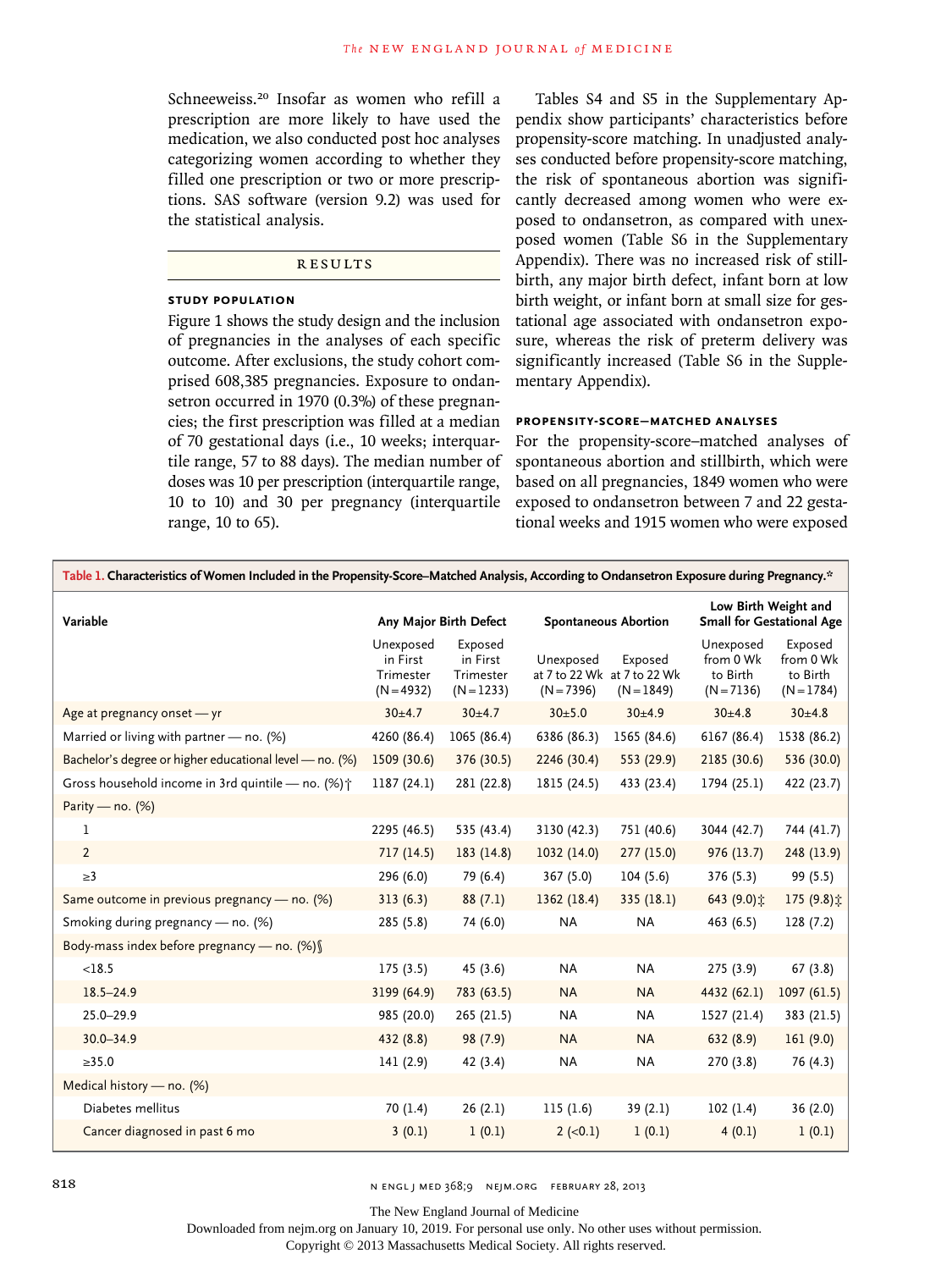| Table 1. (Continued.)                                                     |                                                    |                                                  |                             |                                                        |                                                          |                                                  |
|---------------------------------------------------------------------------|----------------------------------------------------|--------------------------------------------------|-----------------------------|--------------------------------------------------------|----------------------------------------------------------|--------------------------------------------------|
| Variable                                                                  | Any Major Birth Defect                             |                                                  | <b>Spontaneous Abortion</b> |                                                        | Low Birth Weight and<br><b>Small for Gestational Age</b> |                                                  |
|                                                                           | Unexposed<br>in First<br>Trimester<br>$(N = 4932)$ | Exposed<br>in First<br>Trimester<br>$(N = 1233)$ | Unexposed<br>$(N = 7396)$   | Exposed<br>at 7 to 22 Wk at 7 to 22 Wk<br>$(N = 1849)$ | Unexposed<br>from 0 Wk<br>to Birth<br>$(N = 7136)$       | Exposed<br>from 0 Wk<br>to Birth<br>$(N = 1784)$ |
| Medications - no. (%)                                                     |                                                    |                                                  |                             |                                                        |                                                          |                                                  |
| PPI or $H_2$ blocker in past 3 mo                                         | 147(3.0)                                           | 41(3.3)                                          | 1778(2.4)                   | 60(3.2)                                                | 209(2.9)                                                 | 59(3.3)                                          |
| NSAID in past 3 mo                                                        | 383 (7.8)                                          | 107(8.7)                                         | 618(8.4)                    | 165 (8.9)                                              | 585 (8.2)                                                | 149 (8.4)                                        |
| Antimigraine drug in past 3 mo                                            | 179(3.6)                                           | 38(3.1)                                          | 180(2.4)                    | 48(2.6)                                                | 200(2.8)                                                 | 48(2.7)                                          |
| In vitro fertilization drug in past 3 mo                                  | 249 (5.0)                                          | 70 (5.7)                                         | 393 (5.3)                   | 99 (5.4)                                               | 348 (4.9)                                                | 101(5.7)                                         |
| No. of prescription drugs in past 6 mo                                    |                                                    |                                                  |                             |                                                        |                                                          |                                                  |
| $1 - 2$                                                                   | 1988 (40.3)                                        | 484 (39.3)                                       | 2956 (40.0)                 | 723 (39.1)                                             | 2897 (40.6)                                              | 711 (39.9)                                       |
| $3 - 4$                                                                   | 1012(20.5)                                         | 257(20.8)                                        | 1569(21.2)                  | 401 (21.7)                                             | 1485 (20.8)                                              | 380 (21.3)                                       |
| $\geq$ 5                                                                  | 680 (13.6)                                         | 183 (14.8)                                       | 1053 (14.2)                 | 281 (15.2)                                             | 1022 (14.3)                                              | 266 (14.9)                                       |
| Hospital admission for hyperemesis or nausea and<br>vomiting — no. $(\%)$ | 36(0.7)                                            | 627 (50.9)                                       | 68(0.9)                     | 959 (51.9)                                             | 112(1.6)                                                 | 1004(56.3)                                       |
| Treatment with antiemetic other than ondansetron $\P$                     | 209 (4.2)                                          | 500 (40.6)                                       | 349 (4.7)                   | 800 (43.3)                                             | 430 (6.0)                                                | 775 (43.4)                                       |

\* Plus–minus values are means SD. Each pregnancy with ondansetron exposure was matched to four pregnancies without exposure on the basis of the propensity score. The characteristics shown were current at the time of pregnancy onset, unless stated otherwise; socioeconomic variables were current at the start of the year of pregnancy onset. There were no significant differences in the distribution of characteristics between the matched exposed and unexposed groups, apart from the use of a PPI (proton-pump inhibitor) or H<sub>2</sub> blocker (histamine-2– receptor blocker) among women included in the analysis of spontaneous abortion (P<0.05) and the use of a PPI or H2 blocker among women included in the analysis of stillbirth (P<0.05). Percentages may not total 100 because of rounding. For additional information, see Tables S7 and S8 in the Supplementary Appendix. NA denotes not available, and NSAID nonsteroidal antiinflammatory drug.

† The range of the third quintile for income was approximately \$72,000 to \$110,700 (about 400,000 to 615,000 Danish kroner).

‡ These numbers refer only to previous pregnancies in which infants were small for gestational age.

The body-mass index is the weight in kilograms divided by the square of the height in meters.

¶This variable was not included in the propensity score. Hospitalization and treatment with antiemetics occurred within the respective exposure time window.

Other antiemetics were metoclopramide, antihistamines, scopolamine, and domperidone.

between week 7 and birth were matched in a ratio of 1:4 to unexposed pregnant women (Fig. 1). For the propensity-score–matched analyses of birth defects, preterm delivery, infants born small for gestational age, and infants with low birth weight, which were based on live births, 1233 women who were exposed in the first trimester, 1792 who were exposed before 37 completed gestational weeks, and 1784 who were exposed at any time during pregnancy were matched in a 1:4 ratio with unexposed women. For all analyses, the matched groups were well balanced with regard to baseline characteristics (Table 1, and Tables S7 and S8 in the Supplementary Appendix). Among women who were exposed to ondansetron, more than 50% were hospitalized for hyperemesis or nausea and vomiting during pregnancy and almost half received another antiemetic (Table 1).

analyses of adverse fetal outcomes associated birth included 6 cases among 1915 women who

Table 2 shows the propensity-score–matched to 1.21) in weeks 13 to 22. The analysis of stillwith exposure to ondansetron in pregnancy, with and without adjustment for hospitalization for hyperemesis or nausea and vomiting and the use of other antiemetics. Because the proportionalhazards assumption was not fulfilled in the planned analysis of spontaneous abortion (followup, 7 to 22 gestational weeks;  $P=0.02$  for the interaction between treatment status and gestational age), the follow-up period was divided into two strata: 7 to 12 weeks and 13 to 22 weeks. This analysis included a total of 354 cases, with 215 cases occurring in weeks 7 to 12 and 139 cases in weeks 13 to 22. Pregnant women who were exposed to ondansetron were not at increased risk for spontaneous abortion, as compared with unexposed women, with an adjusted hazard ratio of 0.49 (95% confidence interval [CI], 0.27 to 0.91) in weeks 7 to 12 and of 0.60 (95% CI, 0.29

The New England Journal of Medicine

Downloaded from nejm.org on January 10, 2019. For personal use only. No other uses without permission.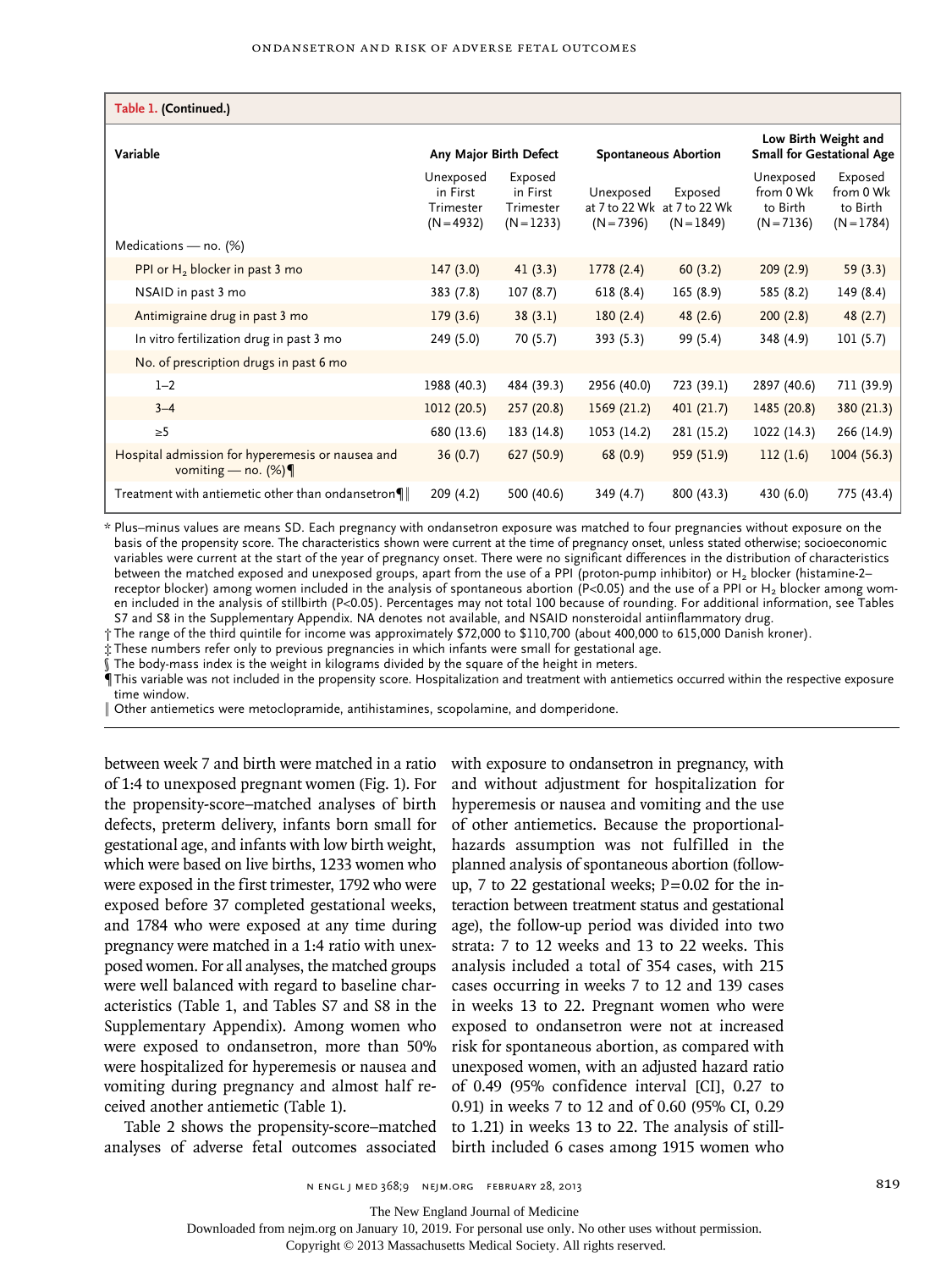| Table 2. Propensity-Score–Matched Analyses of Adverse Fetal Outcomes Associated with Ondansetron Exposure<br>in Pregnancy.* |                 |                |                                     |                     |  |  |
|-----------------------------------------------------------------------------------------------------------------------------|-----------------|----------------|-------------------------------------|---------------------|--|--|
| Outcome                                                                                                                     | <b>Exposed</b>  | Unexposed      | Measure of Association;<br>(95% CI) |                     |  |  |
|                                                                                                                             |                 |                | Unadjusted                          | Adjusted            |  |  |
| no. with outcome/total no. $(%)$                                                                                            |                 |                |                                     |                     |  |  |
| Spontaneous abortion (gestational wk)                                                                                       |                 |                |                                     |                     |  |  |
| $7 - 12$                                                                                                                    | $15/1345$ (1.1) | 200/5380 (3.7) | $0.30(0.18 - 0.51)$                 | $0.49(0.27-0.91)$   |  |  |
| $13 - 22$                                                                                                                   | 17/1739(1.0)    | 122/6889(1.8)  | $0.55(0.33 - 0.91)$                 | $0.60(0.29 - 1.21)$ |  |  |
| Stillbirth                                                                                                                  | 6/1915(0.3)     | 27/7660 (0.4)  | $0.90(0.37 - 2.19)$                 | $0.42(0.10-1.73)$   |  |  |
| Any major birth defect                                                                                                      | 36/1233(2.9)    | 141/4932 (2.9) | $1.02(0.70 - 1.48)$                 | $1.12(0.69-1.82)$   |  |  |
| Preterm delivery                                                                                                            | 111/1792 (6.2)  | 374/7168 (5.2) | $1.20(0.96 - 1.49)$                 | $0.90(0.66 - 1.25)$ |  |  |
| Low birth weight                                                                                                            | 73/1784 (4.1)   | 265/7136(3.7)  | $1.11(0.85 - 1.44)$                 | $0.76(0.51 - 1.13)$ |  |  |
| Small for gestational age                                                                                                   | 185/1784 (10.4) | 656/7136 (9.2) | $1.14(0.96 - 1.36)$                 | $1.13(0.89 - 1.44)$ |  |  |

\* All measures of association are from propensity-score–matched analyses that included women who were exposed to ondansetron and those who were not exposed in a 1:4 ratio. Measures of association were adjusted for hospitalization for hyperemesis gravidarum or nausea and vomiting and exposure to antiemetics other than ondansetron within the respective exposure time window. Spontaneous abortion was defined as fetal loss between 7 and 22 weeks of gestation and stillbirth as fetal loss after 22 weeks of gestation. The category of major birth defects did not include infants with chromosomal abnormalities (e.g., Down's syndrome) and those with known causes (e.g., fetal alcohol syndrome). Preterm delivery was defined as delivery before 37 completed gestational weeks, low birth weight as less than 2500 g, and infant born small for gestational age as the lowest 10th percentile of the gestational age–specific birth weight within the cohort. † For the outcomes of spontaneous abortion and stillbirth, the reported measures of association are hazard ratios; for all

other outcomes, the reported measures of association are prevalence odds ratios.

were exposed to ondansetron (0.3%) and 27 cases among 7660 women who were not exposed (0.4%) (adjusted hazard ratio, 0.42; 95% CI, 0.10 to 1.73).

Among 1233 women who were exposed to ondansetron in the first trimester (first prescription at a median of 63 gestational days; interquartile range, 54 to 73), 36 infants (2.9%) were registered as having a major birth defect during the first year of life, as compared with 141 of 4932 infants (2.9%) born to women who were not exposed (adjusted prevalence odds ratio, 1.12; 95% CI, 0.69 to 1.82). The specific birth defects among infants who were and were not exposed to ondansetron are listed in Table S9 in the Supplementary Appendix; there were no cases of cleft palate in the group exposed to ondansetron.

Among 1792 women who were exposed to ondansetron before 37 completed weeks of gestation, there were 111 preterm deliveries (6.2%), as compared with 374 among 7168 women who were not exposed (5.2%) (adjusted prevalence odds ratio, 0.90; 95% CI, 0.66 to 1.25). Exposure to ondansetron at any time during pregnancy was not associated with infants born with low birth weight (4.1% among infants who had been exposed to ondansetron and 3.7% among those who had not been exposed; adjusted prevalence odds ratio, 0.76; 95% CI, 0.51 to 1.13) or with infants who were small for gestational age at birth (10.4% among exposed infants and 9.2% among unexposed infants; adjusted prevalence odds ratio, 1.13; 95% CI, 0.89 to 1.44).

#### **Sensitivity Analyses**

The adjusted prevalence odds ratio for any major birth defect was similar to that in the primary analysis in sensitivity analyses in which the exposure time window was restricted to the period of maximal susceptibility to teratogenic agents (gestational weeks 4 to 10) and including birth defects among induced abortions and stillbirths (Table 3). As compared with pregnancies in which there was exposure to antihistamine antiemetics, those in which there was exposure to ondansetron were at no significantly different risk of spontaneous abortion (Table 3). The estimates for adverse fetal outcomes were similar between women who filled one ondansetron prescription and those who filled two or more prescriptions (Table 3).

820 **820** N ENGL J MED 368;9 NEJM.ORG FEBRUARY 28, 2013

The New England Journal of Medicine

Downloaded from nejm.org on January 10, 2019. For personal use only. No other uses without permission.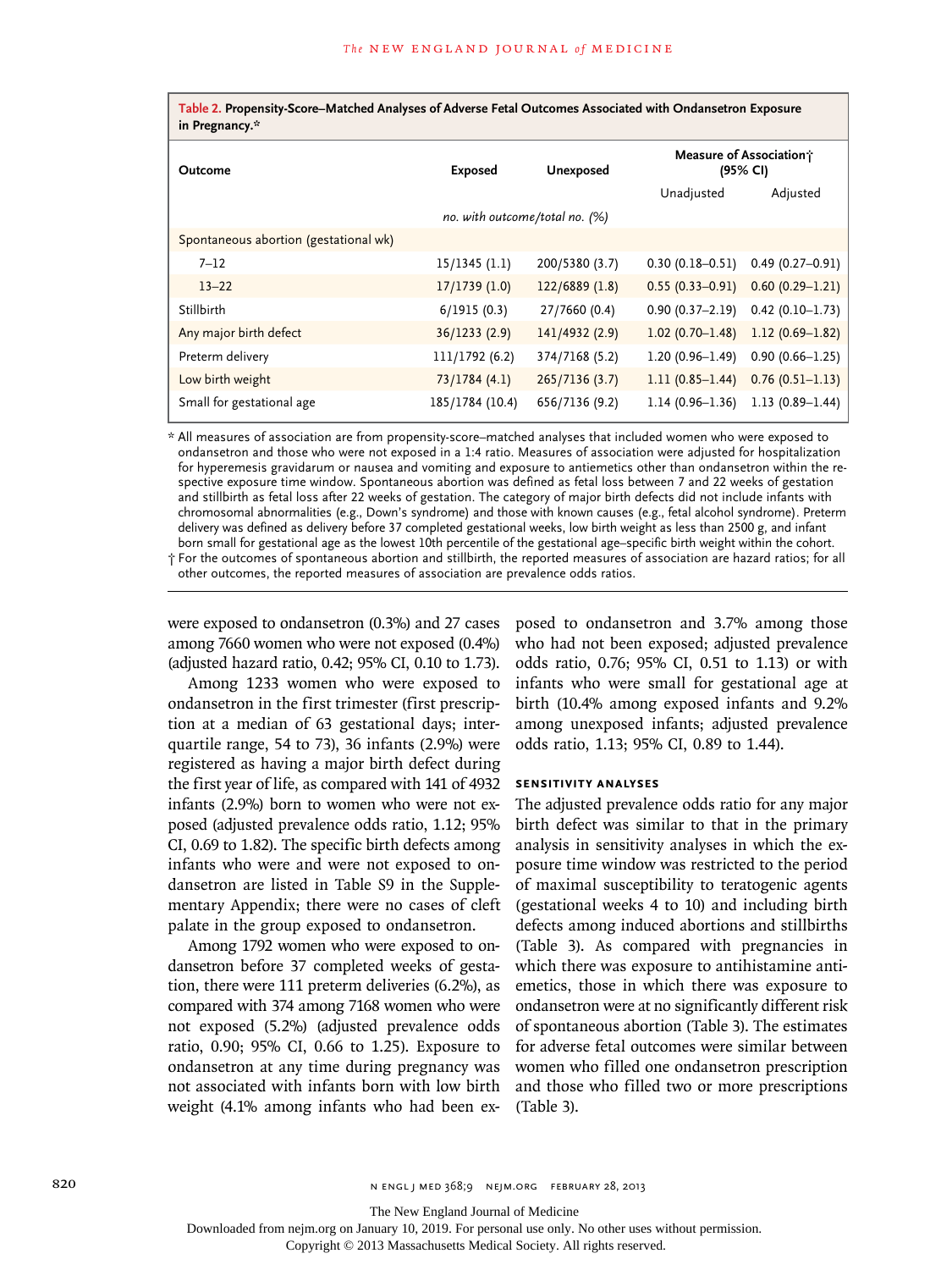| Table 3. Sensitivity Analyses of Ondansetron Exposure in Pregnancy and Adverse Fetal Outcomes.* |                                |                                   |                     |  |  |  |
|-------------------------------------------------------------------------------------------------|--------------------------------|-----------------------------------|---------------------|--|--|--|
| Outcome                                                                                         | <b>Adverse Fetal Outcomes</b>  | Measure of Association (95% CI) ; |                     |  |  |  |
|                                                                                                 |                                | Unadjusted                        | Adjusted            |  |  |  |
|                                                                                                 | no. with outcome/total no. (%) |                                   |                     |  |  |  |
| Any major birth defect, ondansetron exposure in gestational wk 4-10                             |                                |                                   |                     |  |  |  |
| Ondansetron                                                                                     | 25/820 (3.0)                   | $1.07(0.69 - 1.65)$               | $1.34(0.80 - 2.26)$ |  |  |  |
| Unexposed                                                                                       | 141/4932 (2.9)                 | 1.00                              | 1.00                |  |  |  |
| Any major birth defect, cases from induced abortions and stillbirths included                   |                                |                                   |                     |  |  |  |
| Ondansetron                                                                                     | 38/1241(3.1)                   | $0.95(0.66 - 1.36)$               | $1.12(0.70-1.77)$   |  |  |  |
| Unexposed                                                                                       | 160/4964 (3.2)                 | 1.00                              | 1.00                |  |  |  |
| Spontaneous abortion, ondansetron vs. antiemetic antihistamine                                  |                                |                                   |                     |  |  |  |
| Ondansetron                                                                                     | 19/1192 (1.6)                  | $0.68$ (0.38-1.22)                | $0.72(0.38 - 1.34)$ |  |  |  |
| Antihistamine                                                                                   | 29/1192 (2.4)                  | 1.00                              | 1.00                |  |  |  |
| All adverse outcomes, according to no. of filled prescriptions for ondansetron                  |                                |                                   |                     |  |  |  |
| Spontaneous abortion                                                                            |                                |                                   |                     |  |  |  |
| 1 prescription                                                                                  | 22/1812 (1.2)                  | $0.51(0.33 - 0.79)$               | $0.68$ (0.41-1.13)  |  |  |  |
| $\geq$ 2 prescriptions                                                                          | 10/1164 (0.9)                  | $0.27(0.14 - 0.50)$               | $0.36(0.18 - 0.72)$ |  |  |  |
| Unexposed                                                                                       | 322/9245 (3.5)                 | 1.00                              | 1.00                |  |  |  |
| Stillbirth                                                                                      |                                |                                   |                     |  |  |  |
| 1 prescription                                                                                  | 3/1876(0.2)                    | $1.31(0.40-4.31)$                 | $0.64$ (0.13-3.07)  |  |  |  |
| $\geq$ 2 prescriptions                                                                          | 3/1196(0.3)                    | $0.69(0.21 - 2.28)$               | $0.30(0.06 - 1.53)$ |  |  |  |
| Unexposed                                                                                       | 27/7660 (0.4)                  | 1.00                              | 1.00                |  |  |  |
| Any major birth defect                                                                          |                                |                                   |                     |  |  |  |
| 1 prescription                                                                                  | 14/368(3.8)                    | $1.34(0.77 - 2.35)$               | $1.41(0.75 - 2.62)$ |  |  |  |
| $\geq$ 2 prescriptions                                                                          | 22/865(2.5)                    | $0.89(0.56 - 1.40)$               | $0.98(0.56 - 1.72)$ |  |  |  |
| Unexposed                                                                                       | 141/4932 (2.9)                 | 1.00                              | 1.00                |  |  |  |
| Preterm delivery                                                                                |                                |                                   |                     |  |  |  |
| 1 prescription                                                                                  | 35/627 (5.6)                   | $1.07(0.75 - 1.53)$               | $0.85(0.56 - 1.28)$ |  |  |  |
| $\geq$ 2 prescriptions                                                                          | 76/1165 (6.5)                  | $1.27(0.98 - 1.64)$               | $0.94(0.66 - 1.35)$ |  |  |  |
| Unexposed                                                                                       | 374/7168 (5.2)                 | 1.00                              | 1.00                |  |  |  |
| Low birth weight                                                                                |                                |                                   |                     |  |  |  |
| 1 prescription                                                                                  | 24/625 (3.8)                   | $1.04(0.68 - 1.59)$               | $0.75(0.46 - 1.24)$ |  |  |  |
| $\geq$ 2 prescriptions                                                                          | 49/1159 (4.2)                  | $1.14(0.84 - 1.56)$               | $0.77(0.49-1.19)$   |  |  |  |
| Unexposed                                                                                       | 265/7136 (3.7)                 | 1.00                              | 1.00                |  |  |  |
| Small for gestational age                                                                       |                                |                                   |                     |  |  |  |
| 1 prescription                                                                                  | 65/625 (10.4)                  | $1.15(0.88 - 1.50)$               | $1.14(0.84 - 1.54)$ |  |  |  |
| $\geq$ 2 prescriptions                                                                          | 120/1159 (10.4)                | $1.14(0.93 - 1.40)$               | $1.13(0.86 - 1.49)$ |  |  |  |
| Unexposed                                                                                       | 656/7136 (9.2)                 | 1.00                              | 1.00                |  |  |  |

\* Baseline characteristics of pregnancies in the analysis of birth defects in which induced abortions and stillbirths were included and in the analysis of spontaneous abortion in which exposure to ondansetron was compared with exposure to an antiemetic antihistamine are shown in Tables S9 and S10 in the Supplementary Appendix, respectively. In women who were exposed to ondansetron and who had induced abortions or stillbirths, there were 36 infants with birth defects among 1233 live births, 0 cases among 3 stillbirths, and 2 cases among 5 induced abortions.

† For the outcomes of spontaneous abortion and stillbirth, the reported measures of association are hazard ratios; for all other outcomes, the reported measures of association are prevalence odds ratios. Measures of association were adjusted for hospitalization for hyperemesis gravidarum or nausea and vomiting and for exposure to antiemetics other than ondansetron within the respective exposure time window, apart from the hazard ratio for spontaneous abortion in the analysis of ondansetron versus antiemetic antihistamine, which was adjusted for hospitalization for hyperemesis gravidarum or nausea and vomiting.

The New England Journal of Medicine

Downloaded from nejm.org on January 10, 2019. For personal use only. No other uses without permission.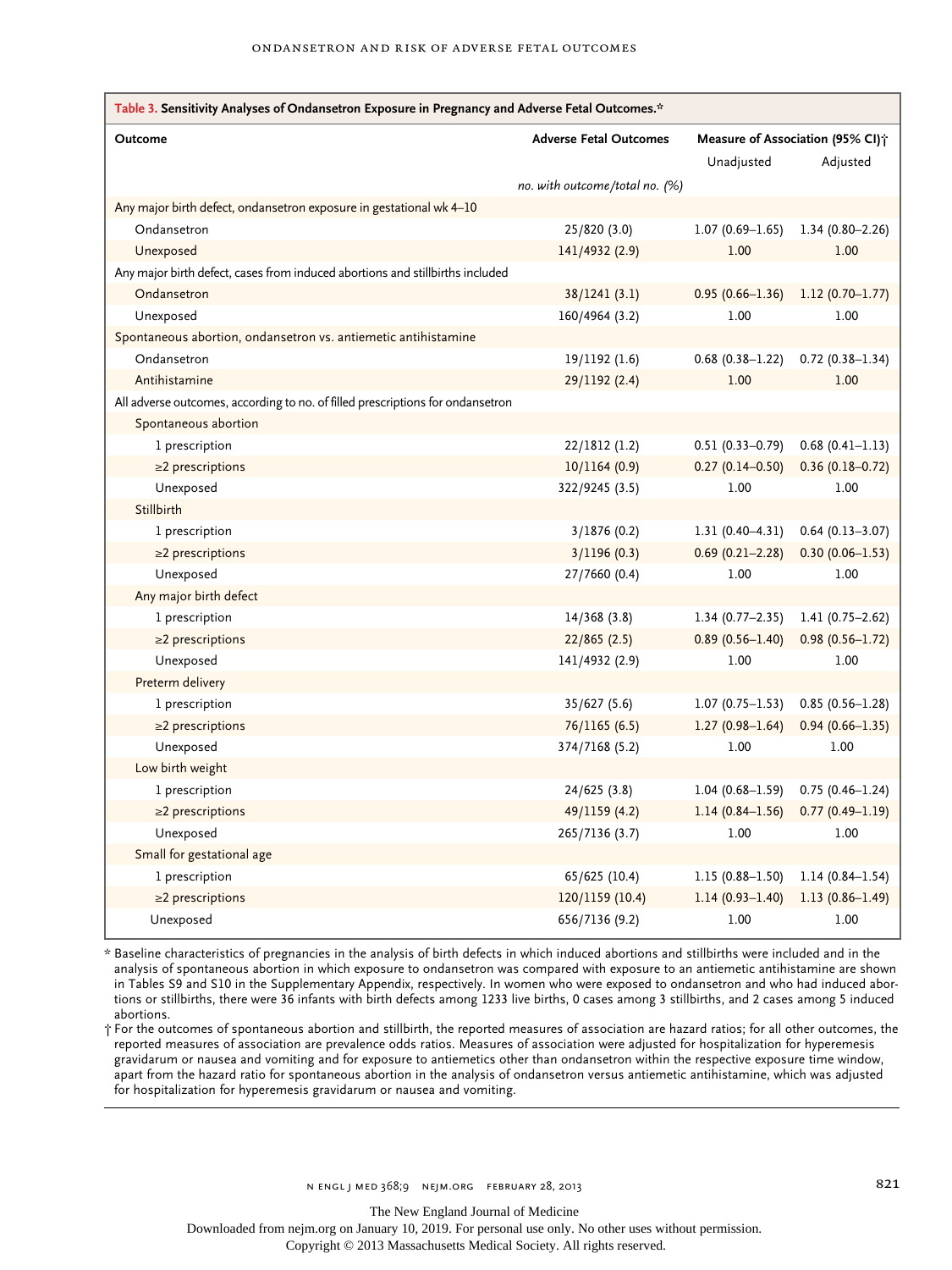Because no increased risk of birth defects was detected in association with ondansetron exposure, we modeled the effect of a hypothetical unmeasured confounder that might mask a true risk and found that its influence on the observed estimate would be relatively small (Table S12 in the Supplementary Appendix). For instance, if a confounder halved the risk of birth defects and was twice as prevalent in the group exposed to ondansetron, the observed estimate of 1.12 would have been biased by 11.1% and the confounderadjusted estimate would be 1.26.

# Discussion

In this nationwide cohort study in Denmark, ondansetron exposure in pregnancy was not associated with a significantly increased risk of major adverse fetal outcomes. On the basis of the upper limits of the confidence intervals for the risk estimates, our findings are inconsistent with increases in risk associated with ondansetron of more than 25% for preterm delivery, 44% for infants who were small for gestational age at birth, and 82% for any major birth defect, among others.

A potential source of confounding in observational studies of medication effects is that the condition for which the treatment is used may itself be associated with the study outcome (i.e., confounding by indication). Our findings that pregnant women who were exposed to ondansetron were at a significantly lower risk for spontaneous abortion as compared with unexposed women, but at a similar risk as compared with women exposed to an antihistamine, support the conclusions that nausea and vomiting, rather than the treatment of these conditions with ondansetron, are associated with a lower risk of spontaneous abortion. Several previous studies have reported inverse associations between nausea and vomiting in pregnancy and spontaneous abortion of similar magnitude as the associations between ondansetron and spontaneous abortion in our study.17,18 Therefore, the data do not indicate that any protective effects should be attributed to ondansetron; rather, these data provide reassurance that the drug was not associated with an increased risk of spontaneous abortion.

An important question is whether some unmeasured confounder may have masked a true risk associated with ondansetron. For instance,

data on folic acid supplementation were not available for our analysis of birth defects. To address this problem, we modeled the effect of an unmeasured confounder and found that even if the difference in confounder prevalence between the women who were and were not exposed to ondansetron had been large and the protective association with the outcome very strong, the confounder-adjusted estimate would have been relatively close to the observed estimate. Women who are exposed to ondansetron are much more likely to have nausea and vomiting than women who are not exposed to this medication. We adjusted our analyses for hospitalization for nausea and vomiting (as a proxy for severity), but data were not available on nausea and vomiting that did not require hospitalization.

In the majority of pregnancies with exposure to ondansetron that were included in the analysis of birth defects, the exposure occurred in the second half of the first trimester. Although this pattern of exposure probably reflects the fact that nausea and vomiting peak during this period, $1,2,4$ it also implies that the results of the birth-defect analysis primarily apply to the second half of the first trimester.

Although the prescription of ondansetron for pregnant women has increased considerably,5 we are aware of only two controlled studies that have assessed its fetal safety. A cohort study from Canadian and Australian teratology information services reported no significant differences in the frequencies of miscarriage, stillbirth, induced abortion, major malformations, mean birth weight, or mean gestational age between 176 pregnant women who were exposed to ondansetron and 352 women who were not exposed.6 A case–control analysis from the National Birth Defects Prevention Study revealed that the use of ondansetron was associated with a significant increase in the risk of cleft palate but not of cleft lip, hypospadias, or neural-tube defects.3 Our findings are consistent with those from the cohort study. Because we analyzed birth defects in aggregate, our results cannot be directly compared with those from the case– control study. We identified no cases of cleft palate among 1233 infants exposed to ondansetron in the first trimester, but our study was not powered to assess the risks of individual defects; this question needs to be addressed in future, adequately powered studies. Our study expands

The New England Journal of Medicine

Downloaded from nejm.org on January 10, 2019. For personal use only. No other uses without permission.